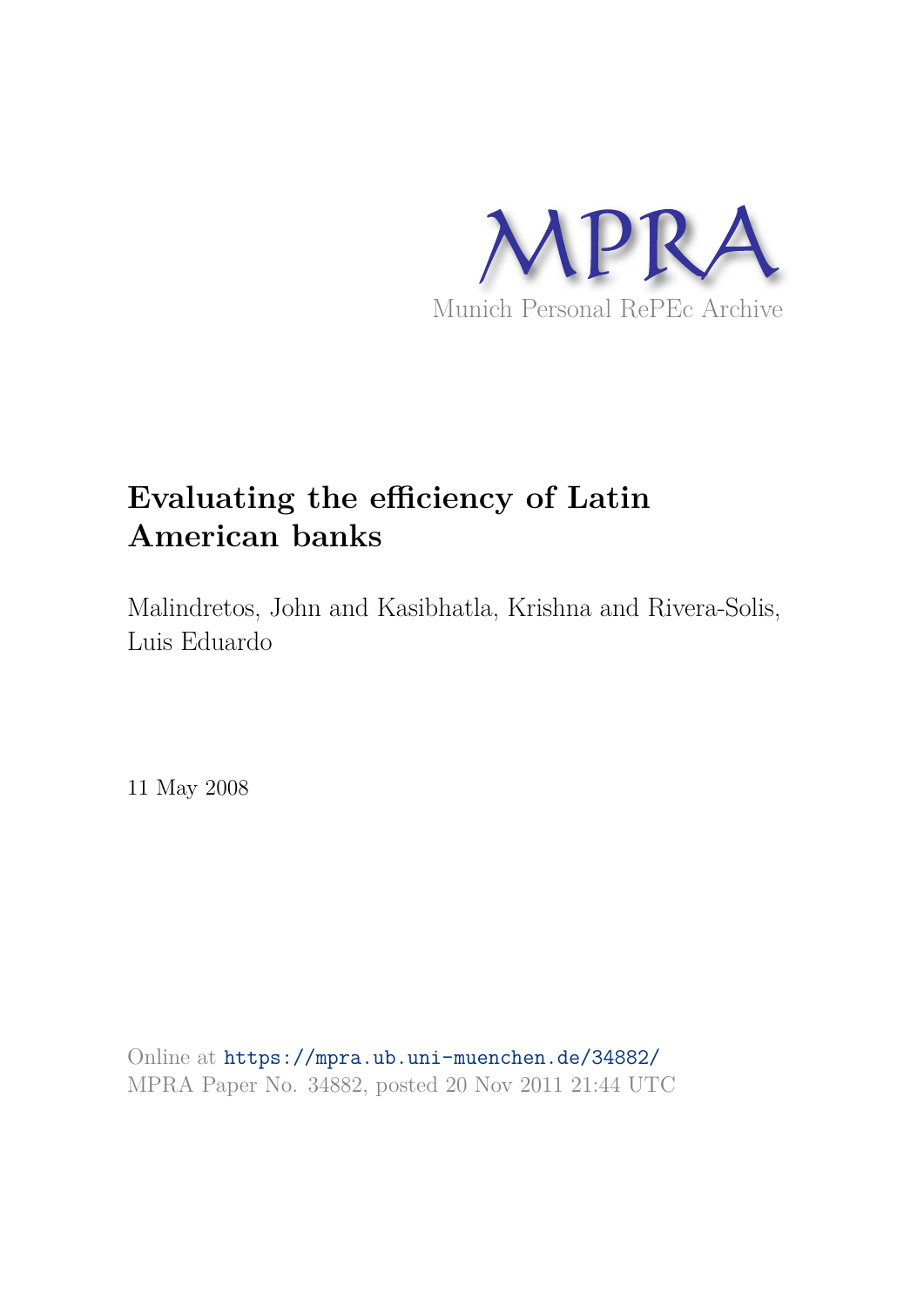# Evaluating the efficiency of Latin American banks

# *Krishna M. Kasibhatla, Agricultural and Technical State University John Malindretos, William Paterson University Luis Eduardo Rivera- Solis , Dowling College*

#### **Abstract**

Latin American banking sector has undergone tremendous changes over the years as a result of changes in regulation, globalization and developments in Telecommunications and Information Technology. A very important development has been financial liberalization where Latin America opened its doors to foreign banks. An important issue that needs to be addressed is whether the local commercial banks are efficient enough in their operations to be economically viable in a highly competitive environment**.** The objective of this study is to examine the factors behind bank profitability, following financial liberalization in five countries, Honduras, Mexico, Paraguay, Peru, and Venezuela, using 2004 financial data.

## **Introduction**

Over the decade Latin American banks have shown little growth as measured by asset size. Profitability has demonstrated a remarkable recovery. Banking efficiency has improved as a result of an increased use of banking technology, which has resulted in job losses and a boost in profits. The purpose of this paper is to utilize balance sheet and income statement data and to analyze the trends and factors that have influenced bank performance in Latin America and to evaluate it in connection to prior research.

## **Literature Review**

There has been a great deal of research in the area of banking efficiency and performance, Some of the research has focused on technical, scale, and scope economies. (Mester, 1987;Berger and Humphrey. (1997) and Green et al. (2004). In a study of the US banking system, English (1993) concluded that most US banks were technically inefficient, with larger banks being less technically inefficient that smaller banks Miller and Noulas (1996), on the other hand, found that there existed higher levels of technical efficiency for larger banks Kwast and Rose (1982) found that those banks experiencing high profitability also experienced lower operating costs. Rivera-Solis (2006) found that the Mexican banking sector was technically efficient but the results were not statistically significant

The objective of this study is to examine the factors behind bank profitability, following financial liberalization in five countries, Honduras, Mexico, Paraguay, Peru, and Venezuela, using 2004 financial data. *(Latin Finance,2005)*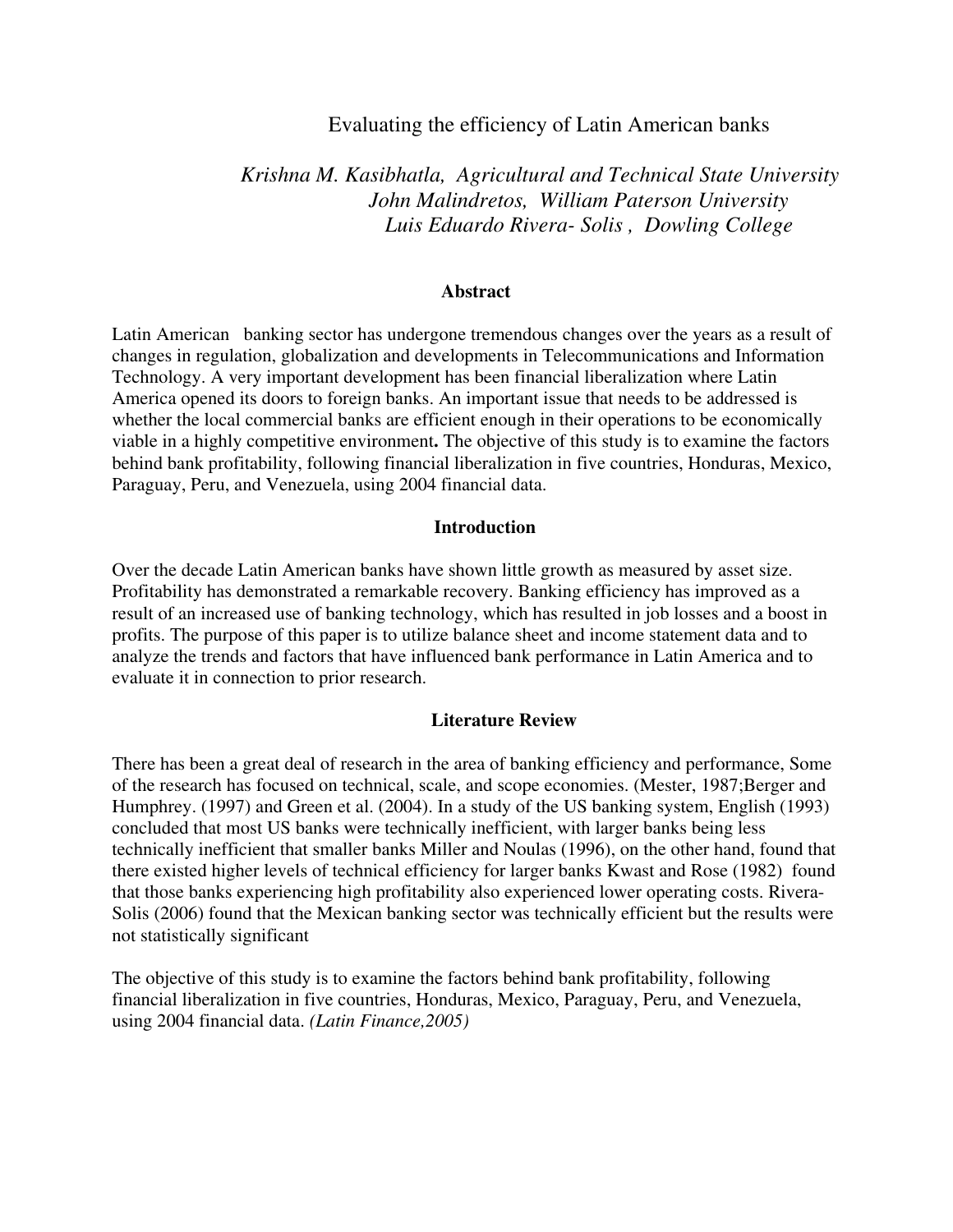# **Empirical Model**

The empirical model used is the pooled cross-section with ordinary least squares (OLS) as well as pooled OLS with 'fixed effects' to examine the factors behind the profitability of fourteen banks in five Latin American countries, namely, Honduras, Mexico, Paraguay, Peru, and Venezuela, for the year 2004.

 $pit = a + b1 X1it + b2 X2it + b3 X3it +b4 X4it +b5 X5it +b6 X6it + b7 X7it + eit, (1)$ 

where, p represents bank profits (either ROA or ROE), the subscripts  $(i = 1, \ldots, N$  and  $t =$ 1,……, T)

Description of the variables in the above empirical model: X1 : MSA: Market share of Assets X2 : MSD: Market share of Deposits X3 : EOA: (Equity/Assets) X4 : EOGL: (Equity/Loans) X5 : NLOD: (Gross Loans) X6 : OLGL: (Overdue Loans/Gross Loans) X7 : LPOOL: (Loan Loss Reserves/ Overdue Loans) X8 : OEONI: (Operating Expenses/ Net Income including non-interest income) X9 : ROA: (Net Income/Assets) X10: ROE: (Net Income/Equity)

The Xi s are the explanatory variables, and eit is the error term with the usual assumptions associated with pooled cross-section models. Due to data constraints we had to select those five countries. We do plan to expand our study with more countries and also for more number of years before we make any definitive conclusions. This is our initial effort to examine this issue. The caveat is that the conclusions of this study are only tentative.

Market share of assets and deposits (MSA and MSD) are indicators of the bank size, EOA and EOGL are the bank capital adequacy indicators, NILOD is the proxy for liquidity management, OLGL and LPOOL are the two asset quality indicators, OEONI is a proxy for efficiency in terms of management of bank operating expenses, and ROA, ROE are the profitability indicators (p). All the above variables, except NLOD, are in percentages. Bank profitability is stipulated as a function of bank size, capital adequacy,and other indicators of financial management, including bank operating expenses

## **Empirical Results**

According to the Results in Table 1, bank operating expenses(OEONI) and one capital adequacy measure, EOA, have a significant negative impact on ROA while the other capital adequacy indicator, EOGL, -and asset quality measure, OLGL, have a statistically significant positive influence on ROA.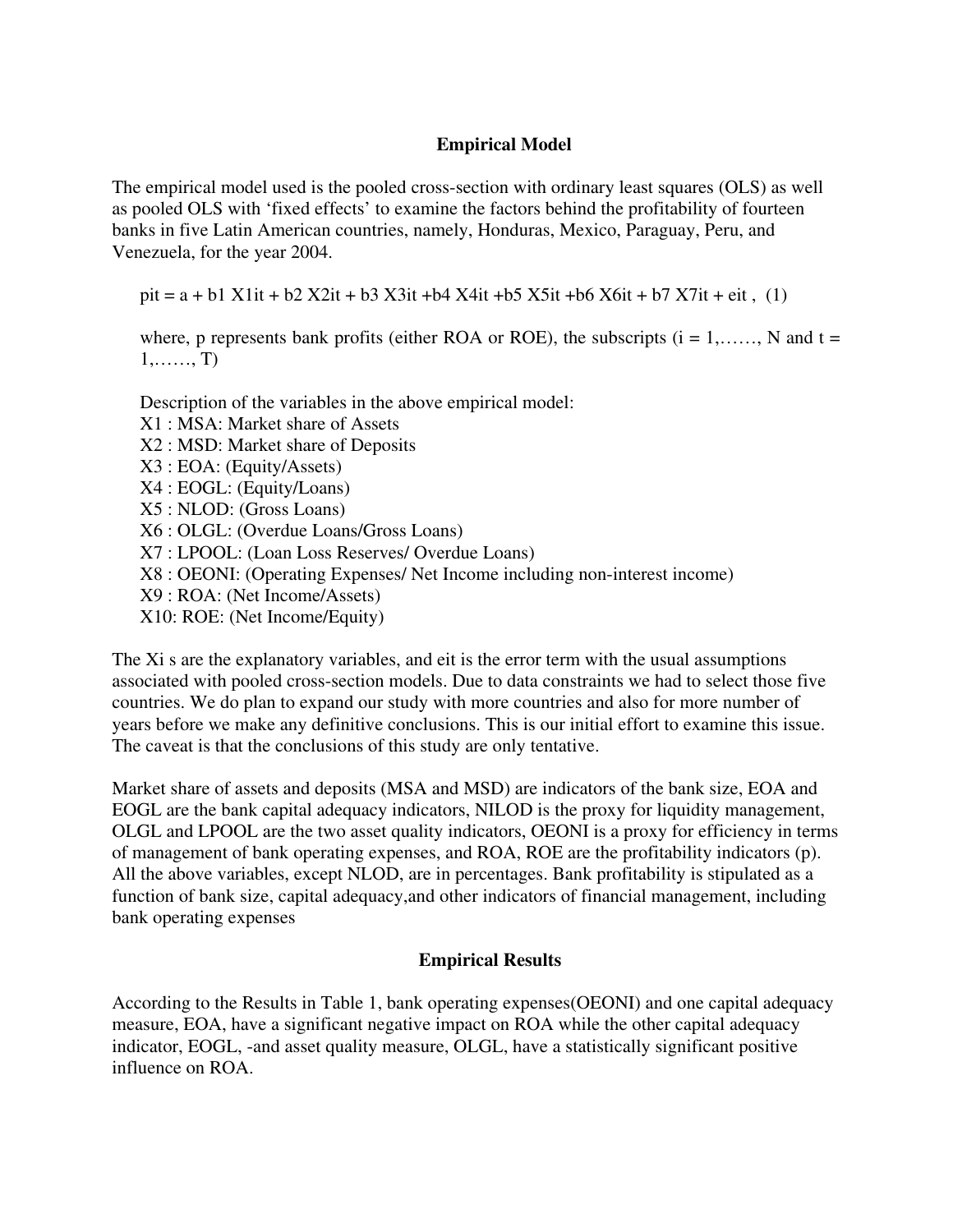| <b>TABLE 1</b>                               |
|----------------------------------------------|
| Pooled Least Squares: Dependent Variable ROA |

|                       | Dependent Variable: ROA                 |                      |             |        |
|-----------------------|-----------------------------------------|----------------------|-------------|--------|
|                       | Method: Pooled Least Squares            |                      |             |        |
|                       | Cross-sections included: 5              |                      |             |        |
|                       | Total pool (balanced) observations: 65  |                      |             |        |
|                       | Convergence achieved after 9 iterations |                      |             |        |
| Variable              | Coefficient                             | Std. Error           | t-Statistic | Prob.  |
| С                     | 5.9204                                  | 1.0267               | 5.766       | 0      |
| <b>MSA</b>            | 0.1311                                  | 0.2324               | 1.5642      | 0.1854 |
| <b>MSD</b>            | $-0.2049$                               | 0.2323               | $-0.882$    | 0.3824 |
| <b>EOA</b>            | $-0.0858$                               | 0.0342               | $-2.5092**$ | 0.0158 |
| <b>NLOD</b>           | 0.0041                                  | 0.0045               | 0.0908      | 0.928  |
| <b>EOGL</b>           | 0.0211                                  | 0.0103               | 2.0475**    | 0.0465 |
| OLGL                  | 0.1046                                  | 0.0308               | 3.3916**    | 0.0015 |
| <b>LPOOL</b>          | $-0.0023$                               | 0.0029               | $-0.7711$   | 0.4447 |
| <b>OEONI</b>          | $-0.0497$                               | 0.0092               | $-5.3844**$ | 0      |
| $R -$<br>squared      | 0.501                                   | F-<br>statistic      | 5.0211      |        |
| Adj.R-<br>squared     | 0.4312                                  | Prob(F-<br>stat.)    | 0.0001      |        |
| Durbin-<br>Wat. stat. | 2.0494                                  | Akaike<br>info crit. | 3.4808      |        |
|                       |                                         | Schwarz<br>crit.     | 3.8457      |        |
| **: significant at 5% |                                         |                      |             |        |

We estimated two different types of pooled cross-section equations with ROA/ROE as the proxy for bank profits. The first set of equations estimated is the 'pooled OLS', and the second set is the 'pooled OLS' with 'fixed effects'. The main difference between the two procedures is that for the pooled OLS, the implicit assumption is that all the five countries in the cross-section will have the same intercept, while the OLS 'fixed effects' assumes that these countries are not homogeneous and hence will have different intercepts. Estimated results are presented in the Tables 1 through 4.

Likewise, in Table 2, operating expenses, OEONI, exert even a greater negative influence on ROE .Reported results in Tables 1 and 2, show that both ROA and ROE are influenced by the same factors but in different magnitudes .In sum, according to the pooled OLS estimates, bank profits, in all the five countries, are negatively influenced by operating expenses, and asset quality, primarily, exerted a positive influence.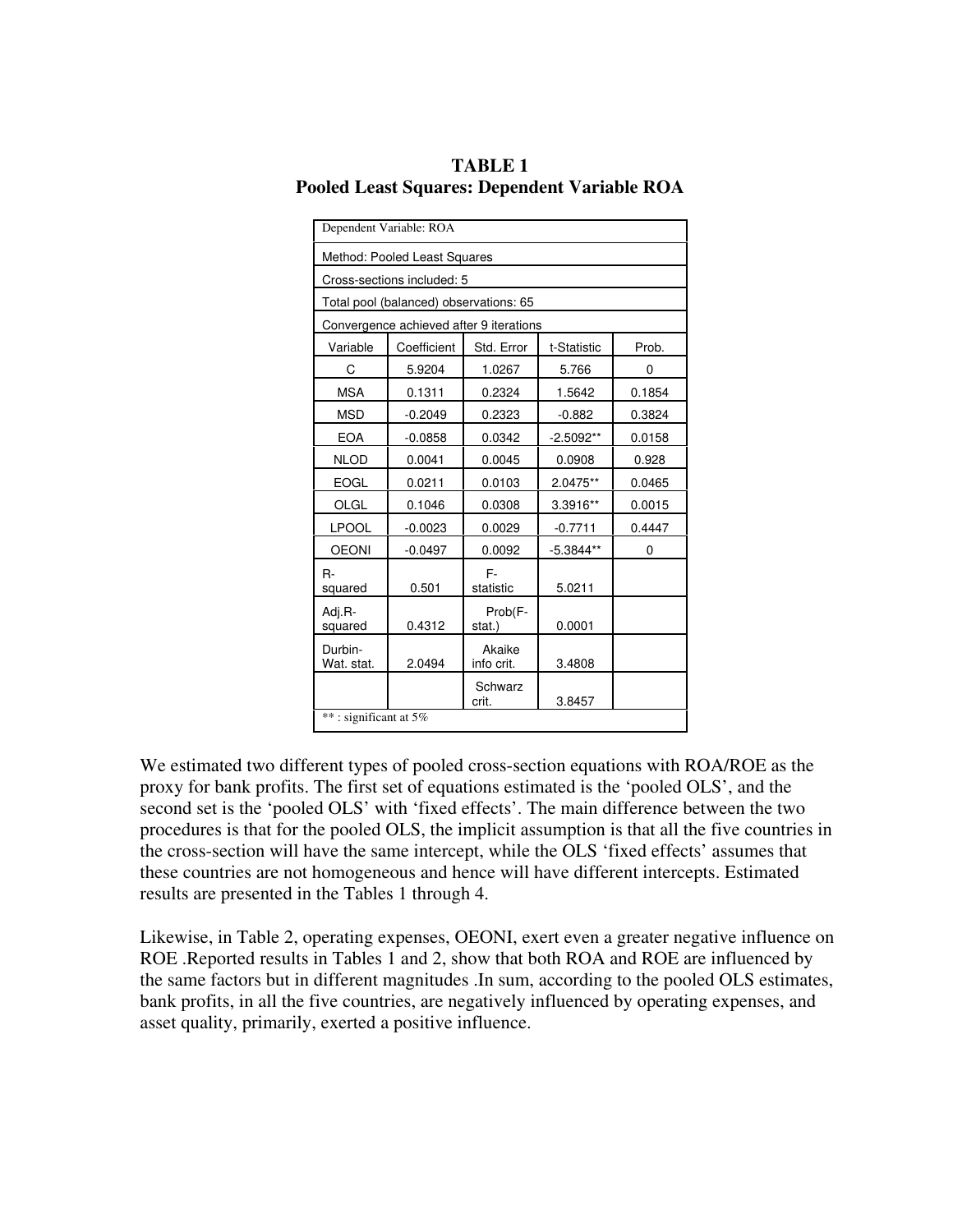| Dependent Variable: ROE      |                            |                                         |             |        |
|------------------------------|----------------------------|-----------------------------------------|-------------|--------|
| Method: Pooled Least Squares |                            |                                         |             |        |
|                              | Cross-sections included: 5 |                                         |             |        |
|                              |                            | Total pool (balanced) observations: 65  |             |        |
|                              |                            | Convergence achieved after 9 iterations |             |        |
| Variable                     | Coefficient                | Std. Error                              | t-Statistic | Prob.  |
| С                            | 14.974                     | 1.316                                   | 10.341      | 0      |
| <b>MSA</b>                   | 0.3803                     | 0.0887                                  | 0.3493      | 0.7281 |
| <b>MSD</b>                   | $-0.5486$                  | 0.0515                                  | $-0.5217$   | 0.6039 |
| <b>EOA</b>                   | $-0.5843$                  | 0.1957                                  | $-2.9849**$ | 0.0042 |
| <b>NLOD</b>                  | $-0.0122$                  | 0.0247                                  | $-0.4969$   | 0.6212 |
| <b>EOGL</b>                  | 0.0284                     | 0.0572                                  | 0.4973      | 0.6209 |
| <b>OLGL</b>                  | 0.3769                     | 0.1785                                  | 2.1112**    | 0.0393 |
| <b>LPOOL</b>                 | $-0.0161$                  | 0.016                                   | $-1.0078$   | 0.318  |
| <b>OEONI</b>                 | $-0.4642$                  | 0.0511                                  | $-9.0686**$ | 0      |
| $R -$<br>squared             | 0.6468                     | F-statistic                             | 11.193      |        |
| Adj.R-<br>squared            | 0.589                      | Prob(F-<br>stat.)                       | 0           |        |
| Durbin-<br>Wat. stat.        | 1.9772                     | Akaike<br>info crit.                    | 6.8134      |        |
|                              |                            | Schwarz<br>crit.                        | 7.1479      |        |
| **: significant at 5%        |                            |                                         |             |        |

**TABLE 2 Pooled Least Squares: Dependent Variable ROE** 

Likewise, in Table 2, operating expenses, OEONI, exert even a greater negative influence on ROE .Reported results in Tables 1 and 2, show that both ROA and ROE are influenced by the same factors but in different magnitudes .In sum, according to the pooled OLS estimates, bank profits, in all the five countries, are negatively influenced by operating expenses, and asset quality, primarily, exerted a positive influence.

Let us now turn to the reported results in Tables 3 and 4 above. There is clear indication that the intercept term is different for each of the five countries. That means, banking is not homogeneous in these countries. . When we allow for heterogeneity, we notice that size indicator, MSA, has a slight positive impact on ROA and ROE, although not significant at conventional levels. But MSD, market share of deposits, as an indicator of market concentration, has a significant positive impact on both ROA and ROE. Capital adequacy indicator, EOA, has a negative impact on both ROA and ROE, while the other indicator, EOGL, has a positive and significant on the dependent variable.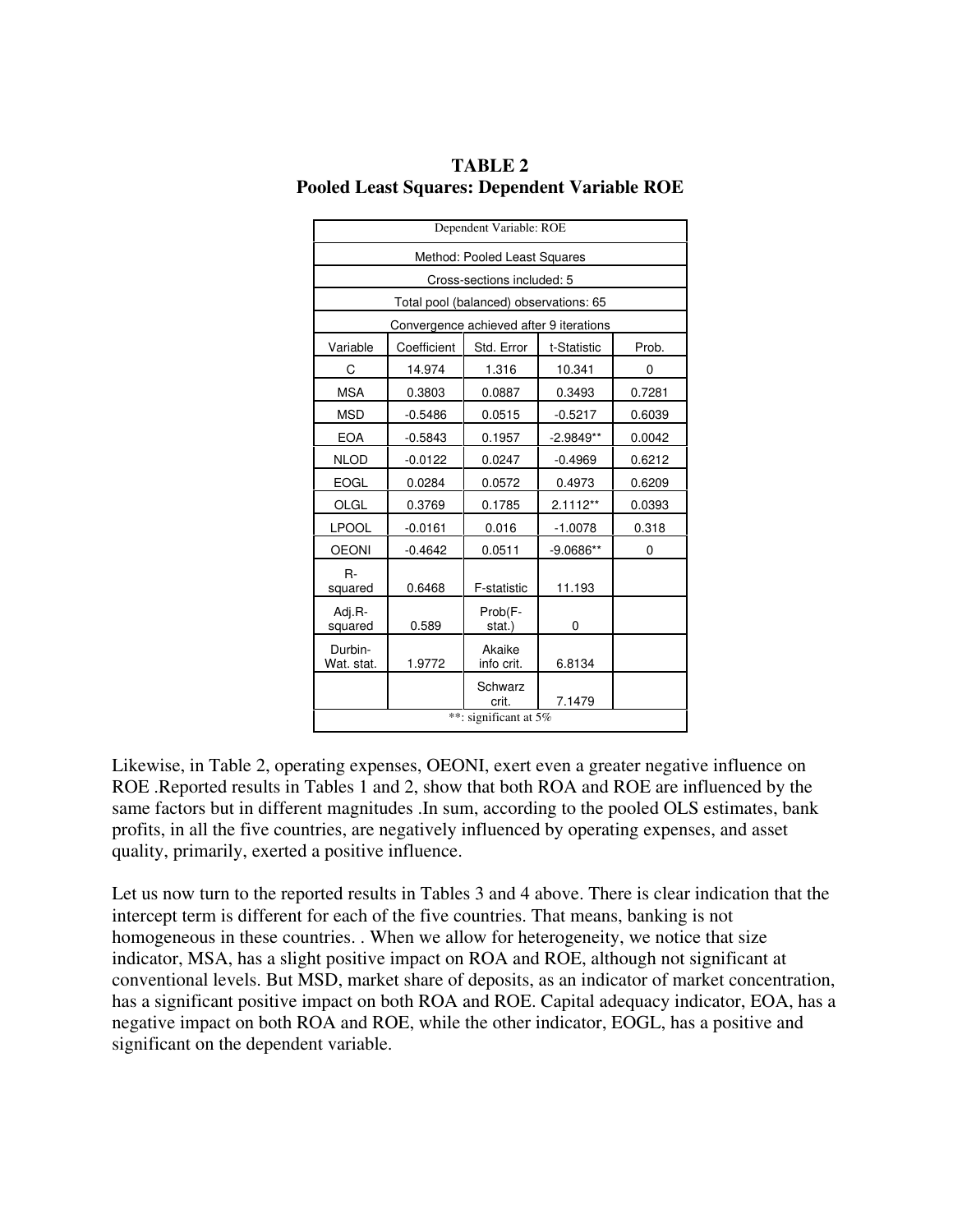# **TABLE 3**

## **Pooled Least Squares: Cross-Section Fixed Effects Dependent Variable ROA**

|                                                           | Dependent Variable: ROA                          |                      |             |        |
|-----------------------------------------------------------|--------------------------------------------------|----------------------|-------------|--------|
| Method: Pooled Least Squares: Cross-section Fixed Effects |                                                  |                      |             |        |
|                                                           | Cross-sections included: 5                       |                      |             |        |
|                                                           | Total pool (balanced) observations: 65           |                      |             |        |
|                                                           | White cross-section standard errors & covariance |                      |             |        |
|                                                           | Convergence achieved after 10 iterations         |                      |             |        |
| Variable                                                  | Coefficient                                      | Std. Error           | t-Statistic | Prob.  |
| C                                                         | 4.9843                                           | 0.5029               | 9.9095      | 0      |
| MSA                                                       | -0.1824                                          | 0.1165               | $-1.5648$   | 0.1253 |
| <b>MSD</b>                                                | 0.1252                                           | 0.1069               | 1.8713*     | 0.0428 |
| <b>EOA</b>                                                | $-0.0426$                                        | 0.0399               | $-1.7667*$  | 0.0512 |
| <b>NLOD</b>                                               | 0.0061                                           | 0.0183               | 0.3361      | 0.7385 |
| <b>EOGL</b>                                               | 0.0048                                           | 0.0083               | 1.7834*     | 0.0728 |
| OLGL                                                      | 0.066                                            | 0.0438               | 1.6843*     | 0.0952 |
| <b>LPOOL</b>                                              | 0.004                                            | 0.0023               | 1.7264*     | 0.0918 |
| <b>OEONI</b>                                              | $-0.0481$                                        | 0.0038               | $-2.6370*$  | 0      |
| <b>Fixed Effects (Cross-section)</b>                      |                                                  |                      |             |        |
| HOND--<br>C                                               | $-0.3777$                                        |                      |             |        |
| MEXI--C                                                   | $-1.5554$                                        |                      |             |        |
| PARA--<br>С                                               | 0.3367                                           |                      |             |        |
| PERU--<br>С                                               | 0.2245                                           |                      |             |        |
| VENZ--C                                                   | 1.3719                                           |                      |             |        |
| R-<br>squared                                             | 0.627                                            | F-<br>statistic      | 5.3026      |        |
| Adj.R-<br>squared                                         | 0.5087                                           | Prob(F-<br>stat.)    | 0           |        |
| Durbin-<br>Wat. stat.                                     | 2.209                                            | Akaike<br>info crit. | 3.3352      |        |
|                                                           |                                                  | Schwarz<br>crit.     | 3.8461      |        |
| *: signigicant at 10%                                     |                                                  |                      |             |        |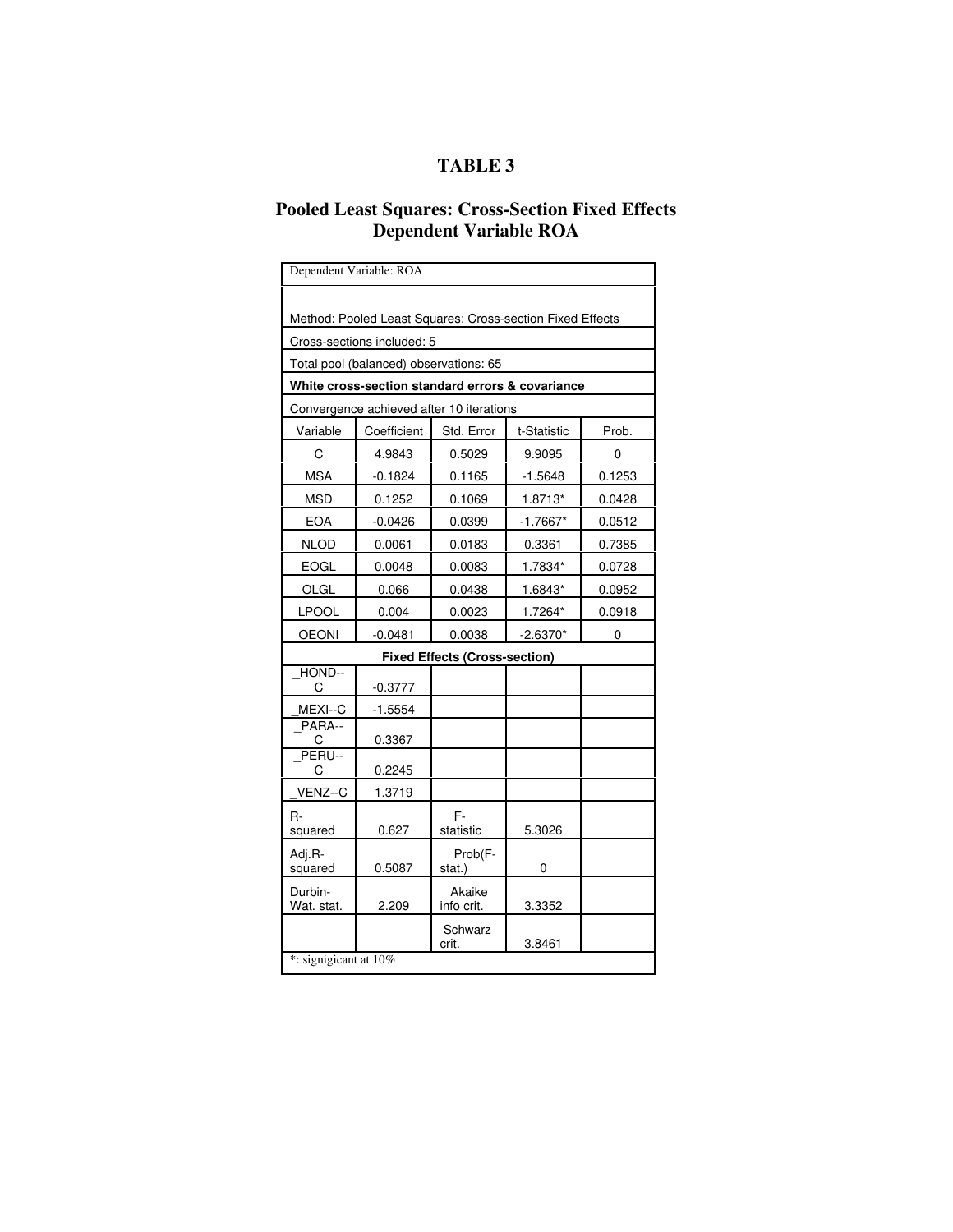# **TABLE 4 Pooled Least Squares: Cross Section Fixed Effects Dependent Variable ROE**

|                                      | Dependent Variable: ROE                                   |                      |             |        |
|--------------------------------------|-----------------------------------------------------------|----------------------|-------------|--------|
|                                      |                                                           |                      |             |        |
|                                      | Method: Pooled Least Squares: Cross-section Fixed Effects |                      |             |        |
|                                      | Cross-sections included: 5                                |                      |             |        |
|                                      | Total pool (balanced) observations: 65                    |                      |             |        |
|                                      | White cross-section standard errors & covariance          |                      |             |        |
|                                      | Convergence achieved after 12 iterations                  |                      |             |        |
| Variable                             | Coefficient                                               | Std. Error           | t-Statistic | Prob.  |
| C                                    | 16.411                                                    | 3.9927               | 14.128      | 0      |
| <b>MSA</b>                           | $-0.4455$                                                 | 0.4037               | $-1.6033$   | 0.1251 |
| <b>MSD</b>                           | 0.2468                                                    | 0.3418               | 1.7222*     | 0.0909 |
| <b>EOA</b>                           | $-0.5619$                                                 | 0.3254               | -1.7267*    | 0.0903 |
| <b>NLOD</b>                          | 0.0293                                                    | 0.095                | 1.7183*     | 0.0959 |
| <b>EOGL</b>                          | $-0.0322$                                                 | 0.0402               | $-0.8001$   | 0.4273 |
| OLGL                                 | 0.3752                                                    | 0.1042               | 3.6003*     | 0.0007 |
| <b>LPOOL</b>                         | $-0.007$                                                  | 0.0167               | $-0.4212$   | 0.6753 |
| <b>OEONI</b>                         | $-0.4868$                                                 | 0.0312               | $-5.5982*$  | 0      |
| <b>Fixed Effects (Cross-section)</b> |                                                           |                      |             |        |
| HOND--<br>C                          | 4.3876                                                    |                      |             |        |
| MEXI--C                              | $-3.3939$                                                 |                      |             |        |
| PARA--<br>С                          | $-0.972$                                                  |                      |             |        |
| PERU--<br>С                          | $-0.0118$                                                 |                      |             |        |
| VENZ--C                              | $-0.0097$                                                 |                      |             |        |
| $R -$<br>squared                     | 0.7355                                                    | F-statistic          | 10.909      |        |
| Adj.R-<br>squared                    | 0.668                                                     | Prob(F-<br>stat.)    | 0           |        |
| Durbin-<br>Wat. stat.                | 2.0482                                                    | Akaike<br>info crit. | 6.6474      |        |
|                                      |                                                           | Schwarz<br>crit.     | 7.1157      |        |
| *: significant at 10%.               |                                                           |                      |             |        |

**Conclusion**